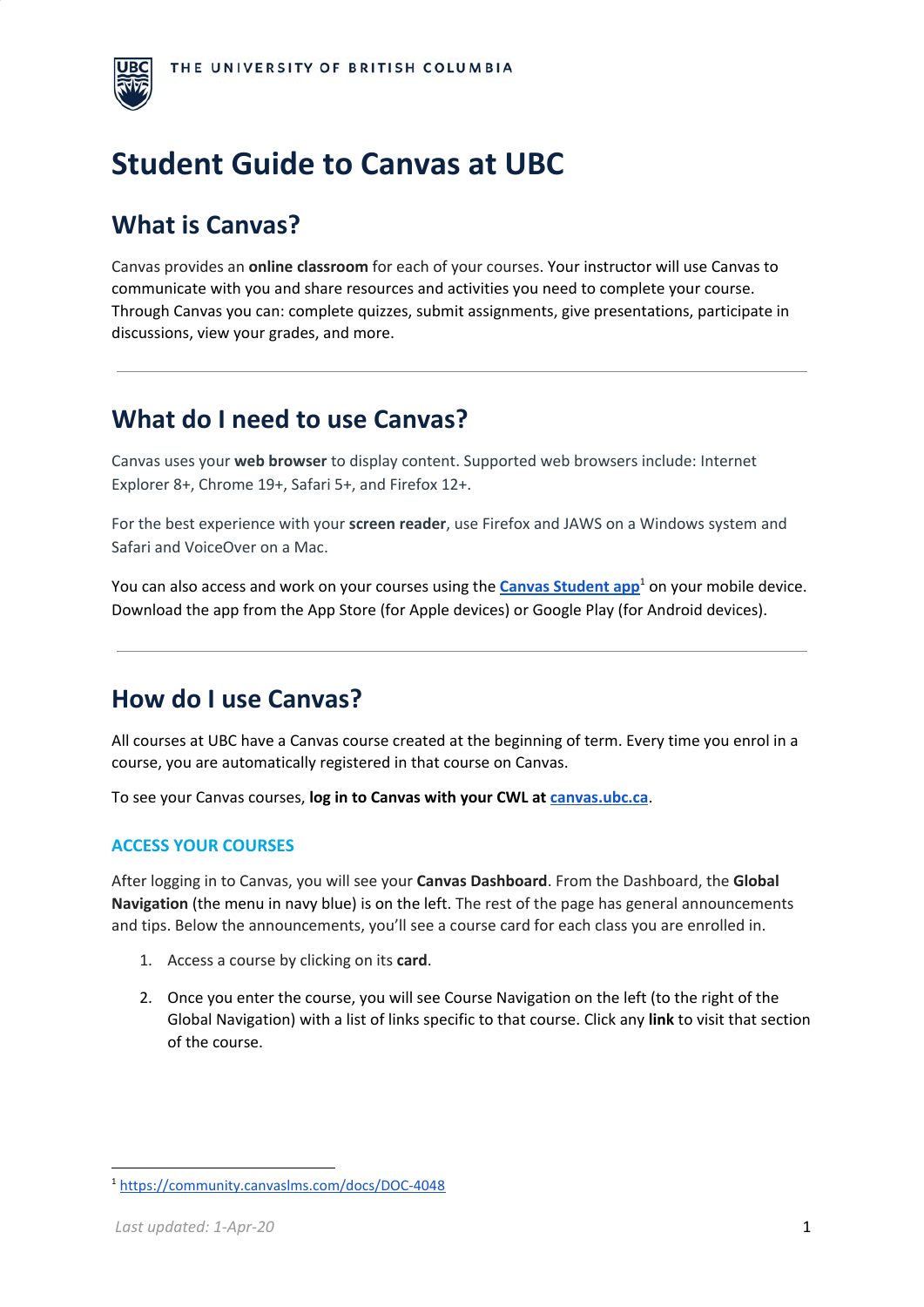

#### **VIEW COURSE ANNOUNCEMENTS**

Your instructor may use announcements in your course to communicate changes, upcoming events, and other information intended for everyone enrolled in your class.

- 1. Click **Announcements** in the Course Navigation.
- 2. On the Announcements page, announcements are listed in reverse chronological order, with the newest appearing first and the older at the bottom.

#### **Tips:**

● You will receive email notifications when your instructor posts an announcement. To modify notification frequency, go to the Global Navigation, click **Account**, then click **Notifications**. Choose to receive announcement notifications immediately ("notify me right away") or once a day ("send daily summary").

#### **COMMUNICATE WITH CANVAS INBOX**

You can communicate with your instructor, teaching assistants, and other students in your class using the Canvas **Inbox**. The Inbox is like a personal email address within Canvas.

- 1. Click **Inbox** in the Global Navigation.
- 2. Click the compose icon (pencil icon). A Compose Message window will pop up.
- 3. In the drop-down menu, select the course where you want to send your message.
- 4. To add individual recipients from the course, you can:
	- a. Search for a person by typing the person's name in the "To" field.
	- b. Use the course roster. Click the **Address Book icon** next to the "To" field. From the address book, locate the person's role and select the person's name.

#### **Tips:**

- If you right-click or option-click on the Inbox link, you can open your Inbox in a new browser tab. This keeps it handy while you are doing other tasks in Canvas.
- Once a course has concluded, you cannot message anyone in that course using your Inbox. However, you will still be able to see past messages exchanged in the course.

#### **SUBMIT YOUR ASSIGNMENTS**

As you complete your course, you may be asked to submit assignments in Canvas.

- 1. Click **Assignments** in the Course Navigation.
- 2. Click the **title** of an assignment from the list to open it.
- 3. Click the **Submit Assignment button** to access the submission page.
- 4. Click the **tab** that describes how you will submit your assignment (e.g., file, text entry, web address, etc.) and follow the prompts.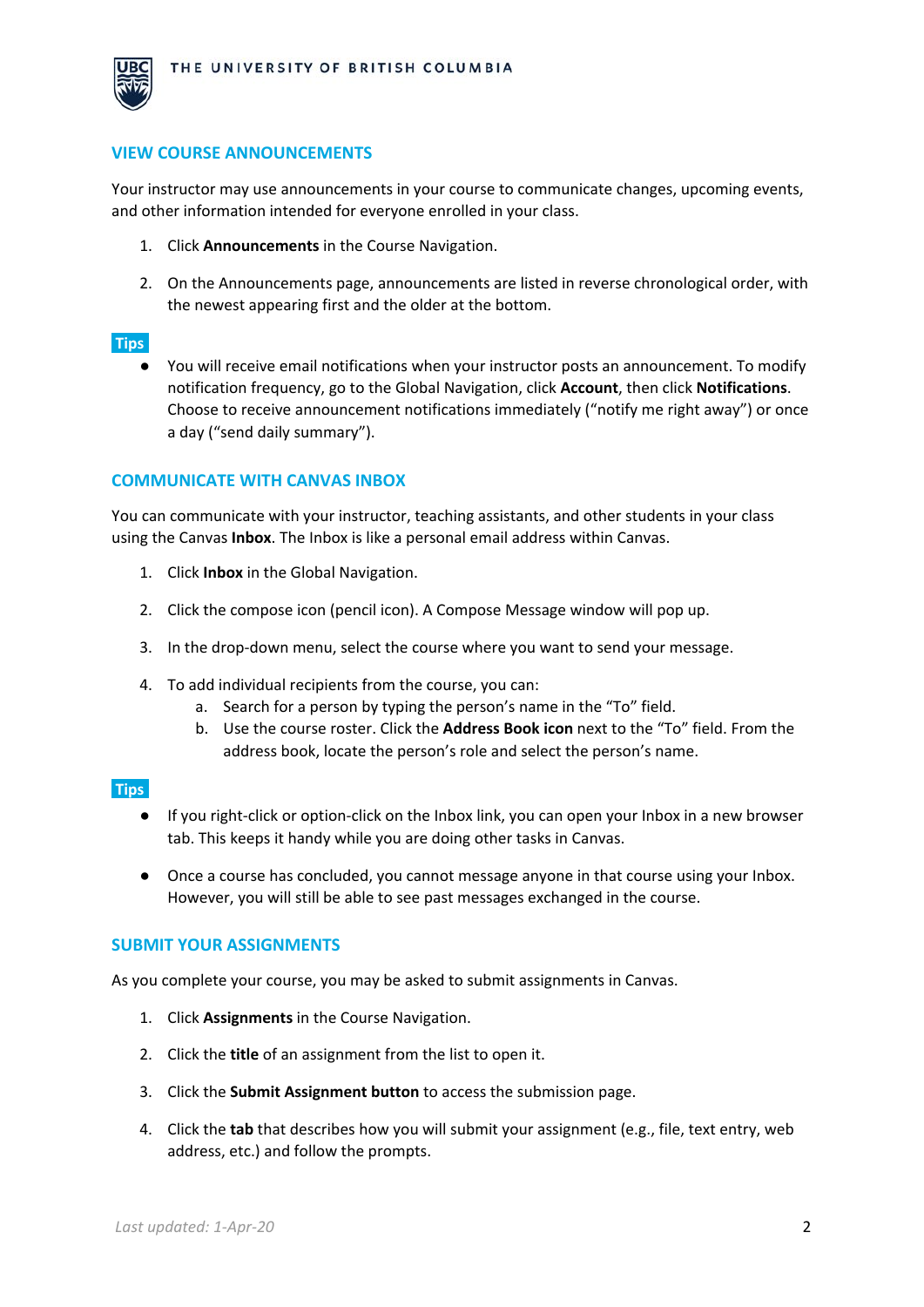

5. When ready, click the **Submit Assignment button** on this page to submit your assignment.

**Tips:**

● You can also access your assignments through your Dashboard or, if enabled in your course, via the **syllabus**, **gradebook**, **calendar**, or **modules** area.

#### **PARTICIPATE IN DISCUSSION BOARDS**

As you complete your course, your instructor may ask you to participate in a class discussion. You can participate by responding to your instructor's discussion question or responding to another student's comment or thread.

- 1. Click **Discussions** in the Course Navigation.
- 2. On the Discussions page, discussions are organized with the newest discussion on top. Click the **name** of the discussion you want to participate in.
- 3. In the discussion, click **Reply** and type or paste your response in the textbox to post to the discussion topic.
- 4. Depending on how the instructor has set up the discussion, you can also reply to discussion comments from classmates by clicking **Reply** for an individual comment.
- 5. When you are ready to submit, click **Post Reply**.

#### **Tips:**

- If the Discussions link is not available in the Course Navigation, you can still access discussions in Modules or Assignments. Just look for the discussions icon (in green) to the left of any item in the module or assignment.
- Using the response textbox, you can add links, photos, equations, and/or media to your discussion responses. If your instructor allows, you can also attach files.

#### **USE COURSE GROUPS**

You may be asked to work with other students in a group in your Canvas course. Each group will have its own private group area to work in, which contains announcements, pages, discussions, and files that can be shared within your group.

- 1. Click **Groups** in the Course Navigation.
- 2. Click the **title** of your assigned group to access your private group area.

#### **SET UP YOUR OWN GROUPS**

If you want to set up a study group or discuss an assignment with others in your course, you may be able to set up your own student group.

- 1. Click **People** in the Course Navigation.
- 2. Select the **Groups tab**.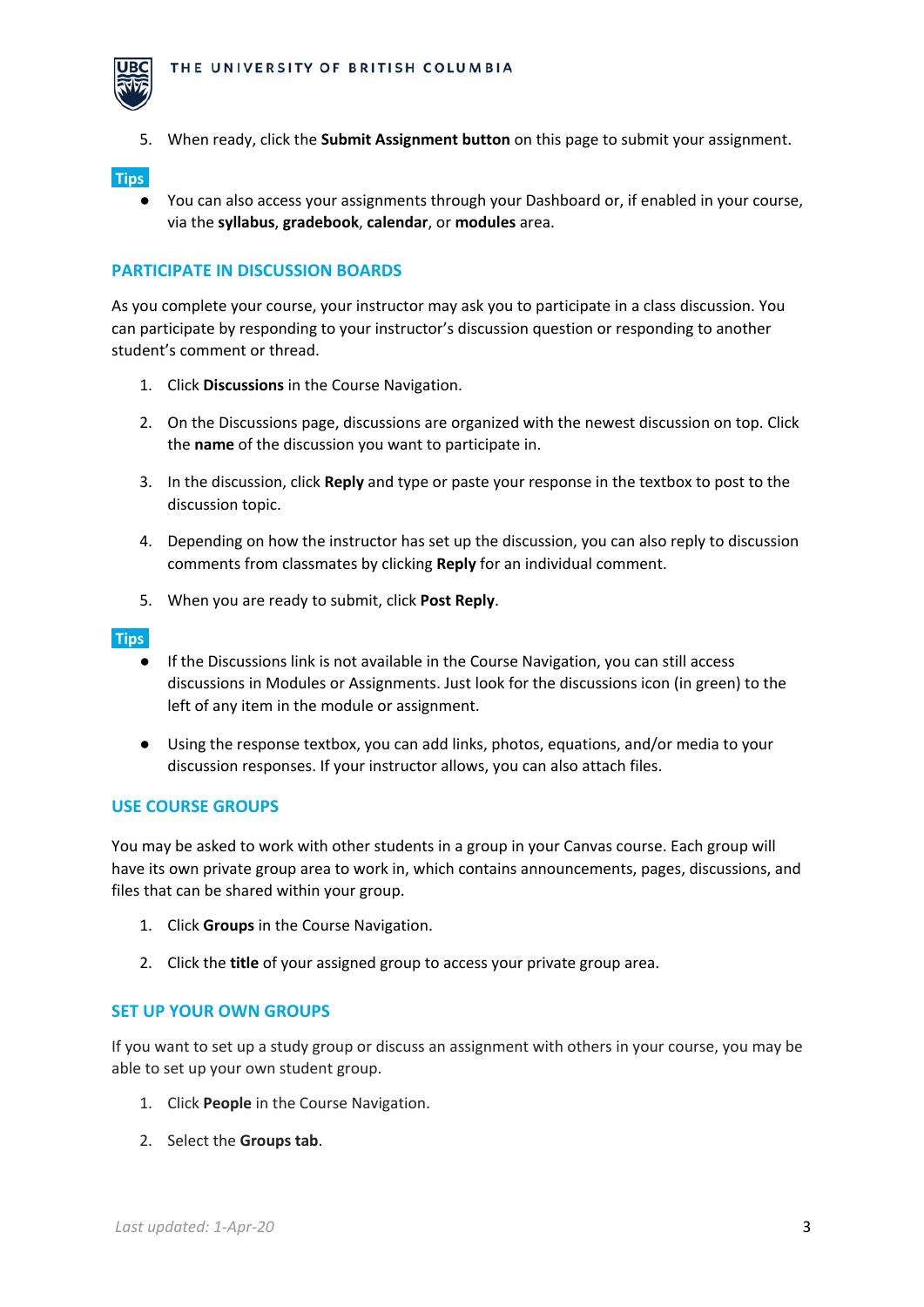

- 3. Click **+Group blue button** in the upper right side of the screen.
- 4. Name your group.
- 5. To allow anyone in the course to join your group, select **Course Members are Free to Join** from the drop-down menu.
- 6. To invite only certain people to join, select **Membership by Invitation Only,** and invite members to the group by clicking the **checkbox** next to their name.
- 7. Click **Save**.

#### **Tips:**

● If the People link is not available in the Course Navigation or if you cannot see the +Group blue button, your instructor has disabled this feature. You can ask to have it enabled.

#### **COMPLETE NON-PROCTORED CANVAS QUIZZES**

There are two types of quizzes in Canvas: those that are proctored (monitored) and those that are not. For proctored quizzes, the quiz name will typically say "(Remotely Proctored)", and you should follow the [instructions](https://keepteaching.ubc.ca/files/2020/03/proctorio-student-guide.pdf) for using a tool called Proctorio in Canvas.

For non-proctored quizzes:

- 1. Click **Quizzes** in the Course Navigation.
- 2. Click the **title** of the quiz you want to take.
- 3. You may be asked to submit an assessment code (given to you by your instructor). Type in the code when prompted.

#### **Tips:**

- Note that all assessment types in Canvas are called "quizzes", even midterm and final exams.
- If your quiz has a time limit, a countdown will appear on your screen when you start the quiz. To hide the time, click the **Hide button** ("<") to the right of the countdown.

#### **VIEW YOUR GRADES**

Depending on how your instructor has set up grading, you will either see grades instantly (e.g, immediately after you take a quiz) or when the instructor manually releases the grades.

To see the grades currently available to you:

- 1. Click **Grades** in the Course Navigation.
- 2. Select the **Course** for which you want to view grades.
- 3. Click **Apply**.